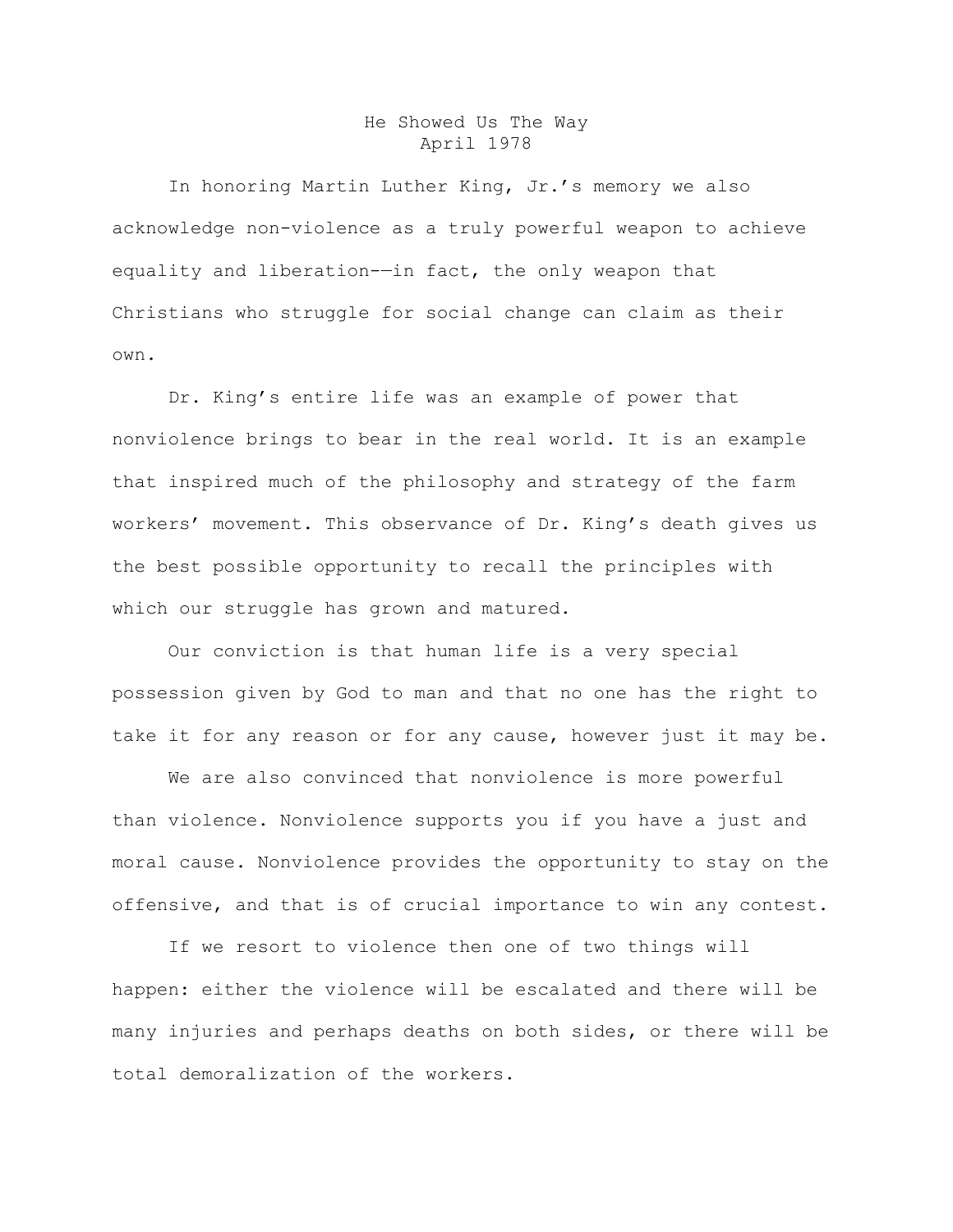Nonviolence has exactly the opposite effect. If, for every violent act committed against us, we respond with nonviolence, we attract people's support. We can gather the support of millions who have a conscience and would rather see a nonviolent resolution to problems. We are convinced that when people are faced with a direct appeal from the poor struggling nonviolently against great odds, they will react positively. The American people and people everywhere still yearn for justice. It is to that yearning that we appeal.

But if we are committed to nonviolence only as a strategy or tactic, then if it fails our only alternative is to turn to violence. So we must balance the strategy with a clear understanding of what we are doing. However important the struggle is and however much misery, poverty and exploitation exist, we know that it cannot be more important than one human life. We work on the theory that men and women who are truly concerned about people are nonviolent by nature. These people become violent when the deep concern they have for people is frustrated and when they are faced with seemingly insurmountable odds.

We advocate militant nonviolence as our means of achieving justice for our people, but we are not blind to the feelings of frustration, impatience and anger which seethe inside every farm worker. The burdens of generations of poverty and powerlessness

230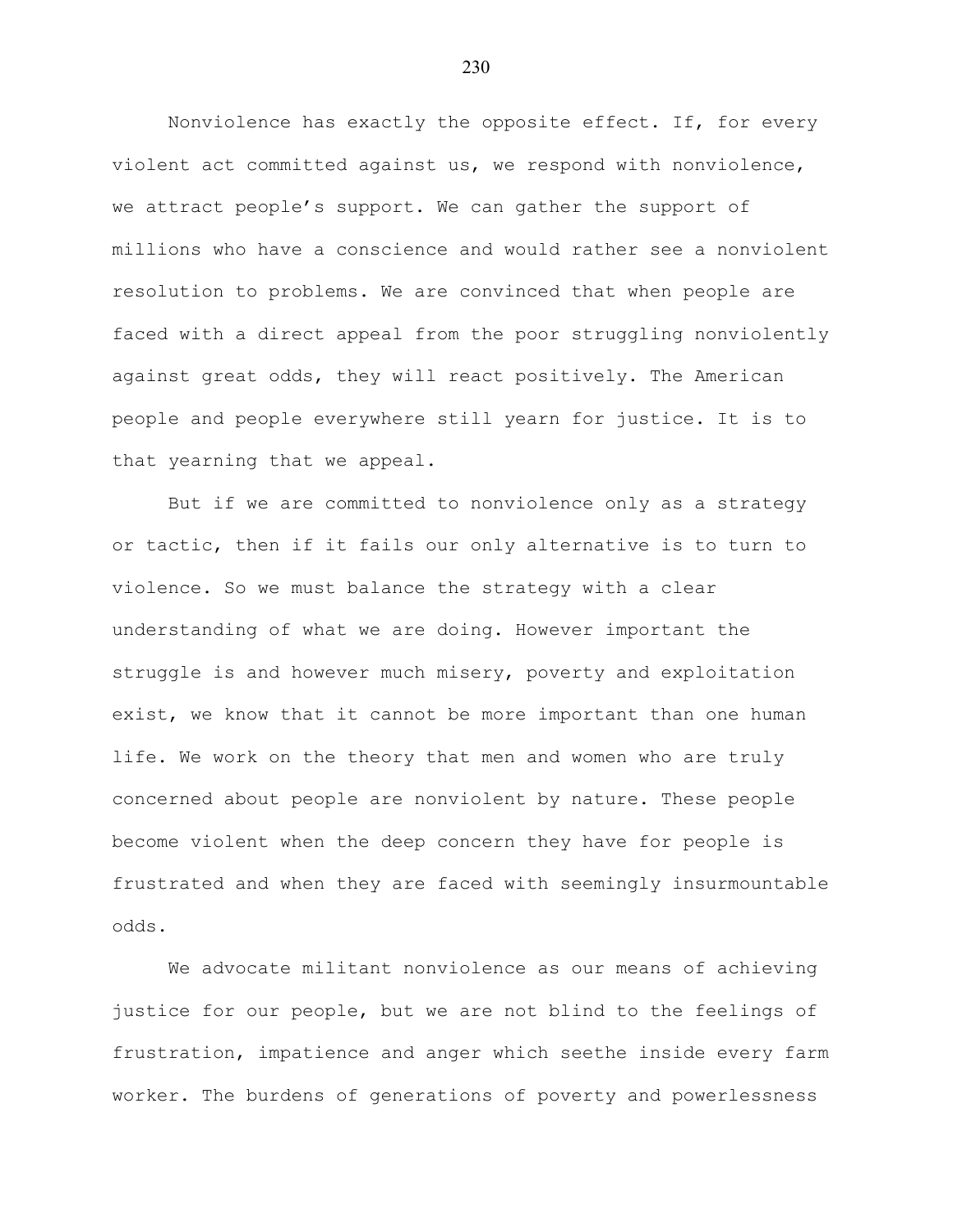lie heavy in the fields of America. If we fail, there are those who will see violence as the shortcut to change.

It is precisely to overcome these frustrations that we have involved masses of people in their own struggle throughout the movement. Freedom is best experienced through participation and self-determination, and free men and women instinctively prefer democratic change to any other means. Thus, demonstrations and marches, strikes and boycotts are not only weapons against the growers, but our way of avoiding the senseless violence that brings no honor to any class or community. The boycott, as Gandhi taught, is the most nearly perfect instrument of nonviolent change, allowing masses of people to participate actively in a cause.

When victory comes through violence, it is a victory with strings attached. If we beat the growers at the expense of violence, victory would come at the expense of injury and perhaps death. Such a thing would have a tremendous impact on us. We would lose regard for human beings. Then the struggle would become a mechanical thing. When you lose your sense of life and justice, you lose your strength.

The greater the oppression, the more leverage nonviolence holds. Violence does not work in the long run and if it is temporarily successful, it replaces one violent form of power with another just as violent. People suffer from violence.